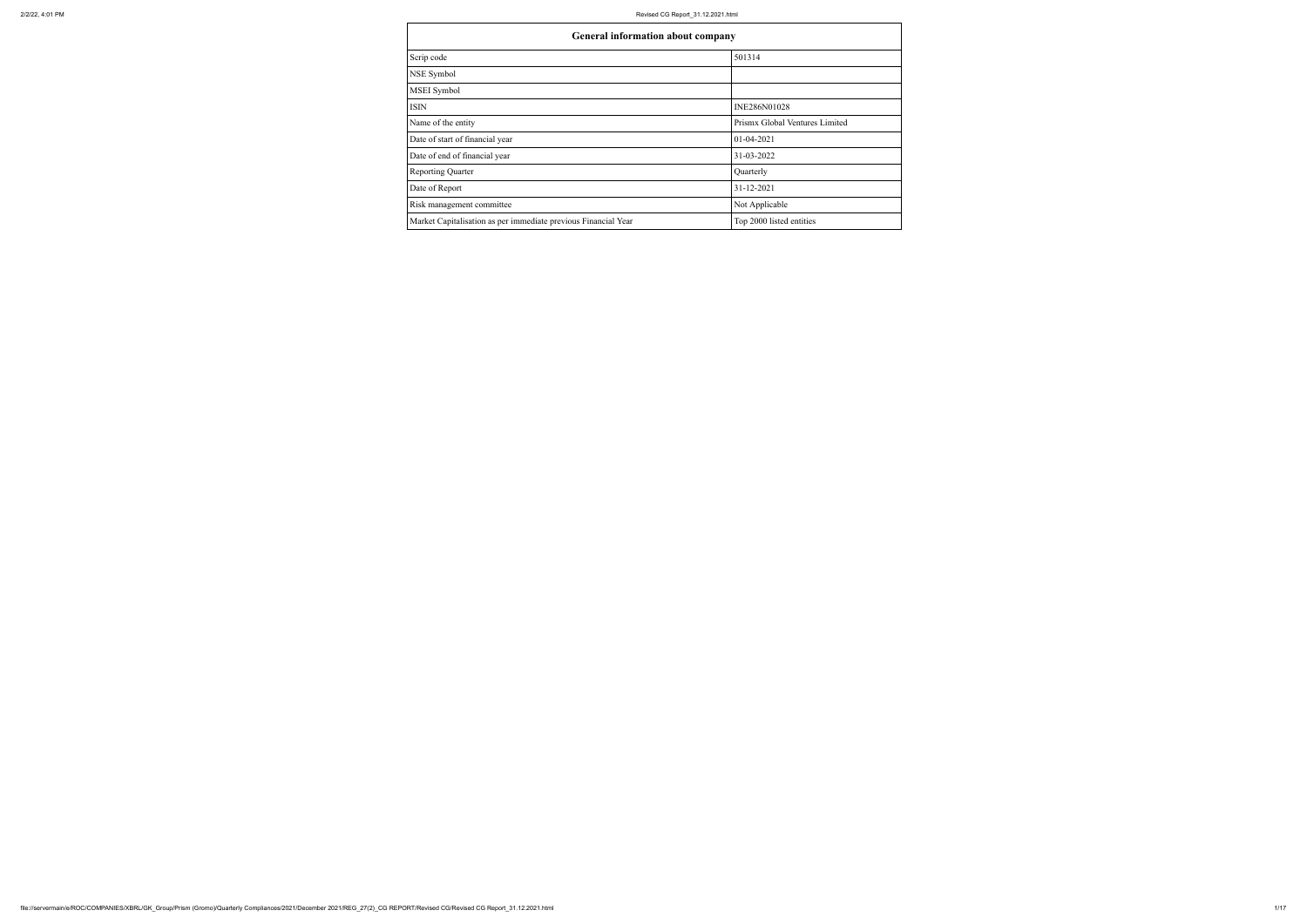|                |                                                        |                                                                |                     |            |                                                               |                                                 |                   |                          |                                                                                                      |                                             | <b>Annexure I</b>                                        |                            |                      |                                            |                                                                                                                                                  |                                                                                                                                                                      |                                                                                                                                                                          |                                                                                                                                                                                                            |                                      |                                      |
|----------------|--------------------------------------------------------|----------------------------------------------------------------|---------------------|------------|---------------------------------------------------------------|-------------------------------------------------|-------------------|--------------------------|------------------------------------------------------------------------------------------------------|---------------------------------------------|----------------------------------------------------------|----------------------------|----------------------|--------------------------------------------|--------------------------------------------------------------------------------------------------------------------------------------------------|----------------------------------------------------------------------------------------------------------------------------------------------------------------------|--------------------------------------------------------------------------------------------------------------------------------------------------------------------------|------------------------------------------------------------------------------------------------------------------------------------------------------------------------------------------------------------|--------------------------------------|--------------------------------------|
|                |                                                        | Annexure I to be submitted by listed entity on quarterly basis |                     |            |                                                               |                                                 |                   |                          |                                                                                                      |                                             |                                                          |                            |                      |                                            |                                                                                                                                                  |                                                                                                                                                                      |                                                                                                                                                                          |                                                                                                                                                                                                            |                                      |                                      |
|                |                                                        |                                                                |                     |            |                                                               |                                                 |                   |                          |                                                                                                      |                                             | I. Composition of Board of Directors                     |                            |                      |                                            |                                                                                                                                                  |                                                                                                                                                                      |                                                                                                                                                                          |                                                                                                                                                                                                            |                                      |                                      |
|                |                                                        |                                                                |                     |            |                                                               |                                                 |                   |                          | Disclosure of notes on composition of board of directors explanatory                                 |                                             |                                                          |                            |                      |                                            |                                                                                                                                                  |                                                                                                                                                                      |                                                                                                                                                                          |                                                                                                                                                                                                            |                                      |                                      |
|                |                                                        |                                                                |                     |            |                                                               |                                                 |                   |                          |                                                                                                      |                                             | Whether the listed entity has a Regular Chairperson   No |                            |                      |                                            |                                                                                                                                                  |                                                                                                                                                                      |                                                                                                                                                                          |                                                                                                                                                                                                            |                                      |                                      |
|                | Whether Chairperson is related to MD or CEO $\vert$ No |                                                                |                     |            |                                                               |                                                 |                   |                          |                                                                                                      |                                             |                                                          |                            |                      |                                            |                                                                                                                                                  |                                                                                                                                                                      |                                                                                                                                                                          |                                                                                                                                                                                                            |                                      |                                      |
| <b>Sr</b>      | Title<br>(Mr)<br>Ms)                                   | Name of the<br>Director                                        | PAN                 | <b>DIN</b> | Category 1<br>of directors                                    | Category 2   Category   Date<br>of<br>directors | 3 of<br>directors | of<br><b>Birth</b>       | Whether<br>special<br>resolution<br>passed?<br>[Refer Reg.<br>$17(1A)$ of<br>Listing<br>Regulations] | Date of<br>passing<br>special<br>resolution | <b>Initial Date</b><br>of<br>appointment                 | Date of Re-<br>appointment | Date of<br>cessation | Tenure<br>of<br>director<br>(in<br>months) | No of<br>Directorship<br>in listed<br>entities<br>including<br>this listed<br>entity (Refer<br>Regulation<br>$17A$ of<br>Listing<br>Regulations) | No of<br>Independent<br>Directorship<br>in listed<br>entities<br>including<br>this listed<br>entity<br>(Refer<br>Regulation<br>$17A(1)$ of<br>Listing<br>Regulations | Number of<br>memberships<br>in Audit/<br>Stakeholder<br>Committee(s)<br>including this<br>listed entity<br>(Refer<br>Regulation<br>$26(1)$ of<br>Listing<br>Regulations) | No of post<br>of<br>Chairperson<br>in Audit/<br>Stakeholder<br>Committee<br>held in listed<br>entities<br>including<br>this listed<br>entity (Refer<br>Regulation<br>$26(1)$ of<br>Listing<br>Regulations) | Notes for<br>not<br>providing<br>PAN | Notes for<br>not<br>providing<br>DIN |
|                | Mr                                                     | <b>TEJAS</b><br><b>VINODRAI</b><br><b>HINGU</b>                | ACHPH4308K          | 06936684   | Executive<br>Director                                         | Not<br>Applicable                               | MD                | $09 -$<br>$09 -$<br>1986 | $\rm NA$                                                                                             |                                             | 16-05-2018                                               | 14-08-2018                 |                      | 43                                         |                                                                                                                                                  | $\Omega$                                                                                                                                                             | 2                                                                                                                                                                        | $\theta$                                                                                                                                                                                                   |                                      |                                      |
| $\overline{2}$ | Mrs                                                    | <b>ANKITA</b><br>HASMUKHDAS CEWPS4902K<br><b>SETHI</b>         |                     | 08467476   | Non-<br>Executive -<br>Independent<br>Director                | Not<br>Applicable                               |                   | $02 -$<br>$02 -$<br>1990 | $\rm NA$                                                                                             |                                             | 22-10-2021                                               |                            |                      | $\mathcal{D}$                              | $\overline{2}$                                                                                                                                   |                                                                                                                                                                      | 2                                                                                                                                                                        | $\theta$                                                                                                                                                                                                   |                                      |                                      |
|                | $3$ Mr                                                 | <b>SANDEEP</b><br><b>KUMAR SAHU</b>                            | CMYPS7873M 06396817 |            | Non-<br>Executive - Not<br>Independent Applicable<br>Director |                                                 |                   | $20 -$<br>$10-$<br>1984  | $\rm NA$                                                                                             |                                             | 22-10-2021                                               |                            |                      | $\overline{2}$                             | $\overline{2}$                                                                                                                                   |                                                                                                                                                                      | $\overline{0}$                                                                                                                                                           | $\theta$                                                                                                                                                                                                   |                                      |                                      |
|                | $4$ Mr                                                 | <b>KETAN VYAS</b>                                              | AUCPV6527B 09053821 |            | Non-<br>Executive - Not<br>Independent Applicable<br>Director |                                                 |                   | $28 -$<br>$12 -$<br>1993 | $\rm NA$                                                                                             |                                             | 22-10-2021                                               |                            |                      | $\overline{2}$                             |                                                                                                                                                  |                                                                                                                                                                      | $\overline{2}$                                                                                                                                                           | $\sqrt{2}$                                                                                                                                                                                                 |                                      |                                      |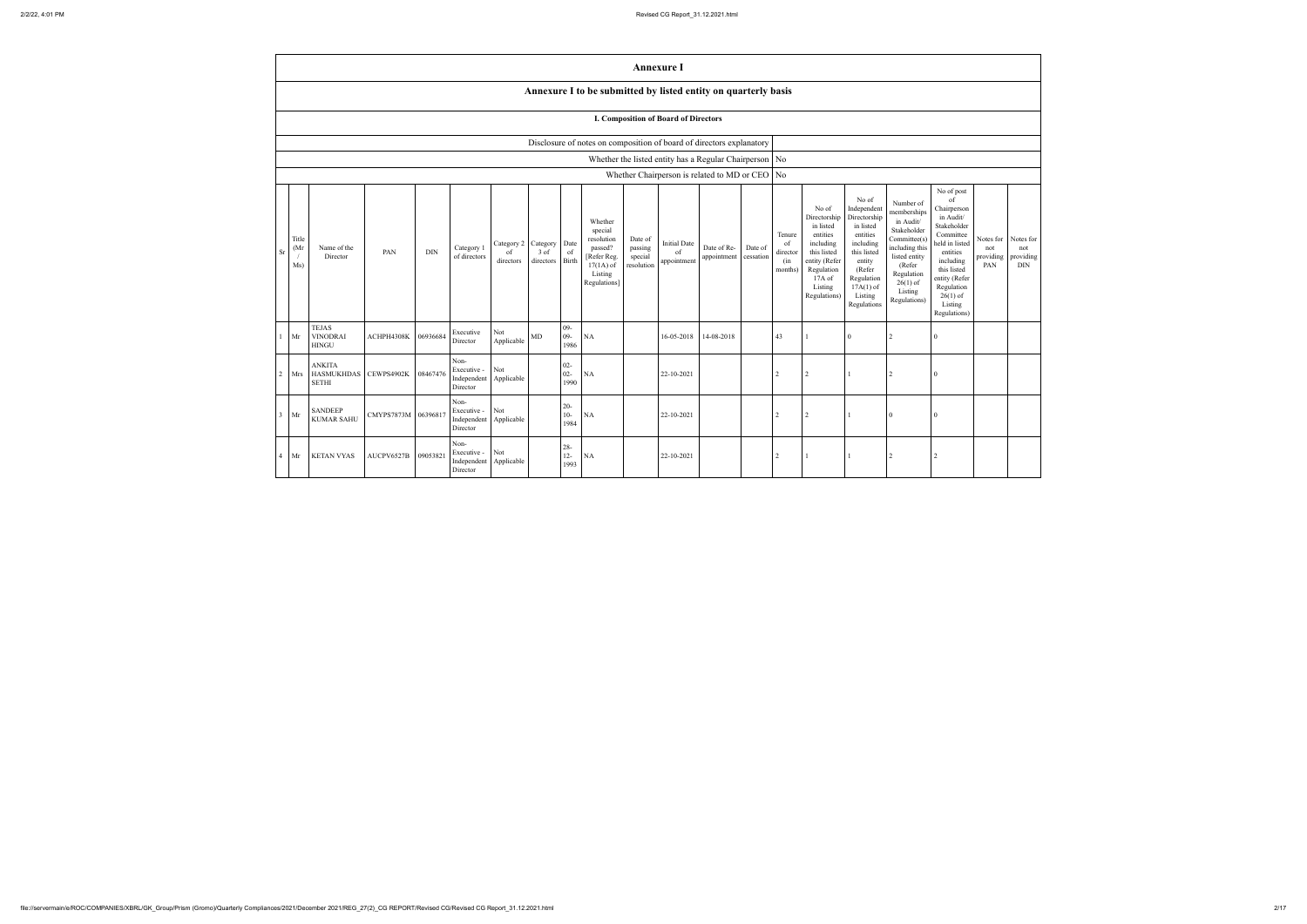| 2/2/22, 4:01 PM |  |
|-----------------|--|
|                 |  |

|    |                                                     |                                                     |                     |            |                                                     |                                        |                   |                          | <b>I. Composition of Board of Directors</b>                                                          |                                             |                                          |                            |                      |                                            |                                                                                                                                                |                                                                                                                                                                      |                                                                                                                                                                          |                                                                                                                                                                                                            |                                      |                                      |
|----|-----------------------------------------------------|-----------------------------------------------------|---------------------|------------|-----------------------------------------------------|----------------------------------------|-------------------|--------------------------|------------------------------------------------------------------------------------------------------|---------------------------------------------|------------------------------------------|----------------------------|----------------------|--------------------------------------------|------------------------------------------------------------------------------------------------------------------------------------------------|----------------------------------------------------------------------------------------------------------------------------------------------------------------------|--------------------------------------------------------------------------------------------------------------------------------------------------------------------------|------------------------------------------------------------------------------------------------------------------------------------------------------------------------------------------------------------|--------------------------------------|--------------------------------------|
|    |                                                     |                                                     |                     |            |                                                     |                                        |                   |                          | Disclosure of notes on composition of board of directors explanatory                                 |                                             |                                          |                            |                      |                                            |                                                                                                                                                |                                                                                                                                                                      |                                                                                                                                                                          |                                                                                                                                                                                                            |                                      |                                      |
|    | Whether the listed entity has a Regular Chairperson |                                                     |                     |            |                                                     |                                        |                   |                          |                                                                                                      |                                             |                                          |                            |                      |                                            |                                                                                                                                                |                                                                                                                                                                      |                                                                                                                                                                          |                                                                                                                                                                                                            |                                      |                                      |
| Sr | Title<br>(Mr)<br>Ms)                                | Name of the Director                                | PAN                 | <b>DIN</b> | Category 1<br>of directors                          | Category 2 Category<br>of<br>directors | 3 of<br>directors | Date<br>of<br>Birth      | Whether<br>special<br>resolution<br>passed?<br>[Refer Reg.<br>$17(1A)$ of<br>Listing<br>Regulations] | Date of<br>passing<br>special<br>resolution | <b>Initial Date</b><br>of<br>appointment | Date of Re-<br>appointment | Date of<br>cessation | Tenure<br>of<br>director<br>(in<br>months) | No of<br>Directorship<br>in listed<br>entities<br>including<br>this listed<br>entity (Refer<br>Regulation<br>17A of<br>Listing<br>Regulations) | No of<br>Independent<br>Directorship<br>in listed<br>entities<br>including<br>this listed<br>entity<br>(Refer<br>Regulation<br>$17A(1)$ of<br>Listing<br>Regulations | Number of<br>memberships<br>in Audit/<br>Stakeholder<br>Committee(s)<br>including this<br>listed entity<br>(Refer<br>Regulation<br>$26(1)$ of<br>Listing<br>Regulations) | No of post<br>of<br>Chairperson<br>in Audit/<br>Stakeholder<br>Committee<br>held in listed<br>entities<br>including<br>this listed<br>entity (Refer<br>Regulation<br>$26(1)$ of<br>Listing<br>Regulations) | Notes for<br>not<br>providing<br>PAN | Notes for<br>not<br>providing<br>DIN |
|    |                                                     | 5 Mrs NARMADABENRATILAL PATEL                       | DGLPP7376G          | 07697346   | Non-<br>Executive -<br>Independent<br>Director      | Not<br>Applicable                      |                   | $19-$<br>$04 -$<br>1973  | <b>NA</b>                                                                                            |                                             | 11-01-2017                               | 29-09-2017                 | $22-10-$<br>2021     | 59                                         | 2                                                                                                                                              | 2                                                                                                                                                                    | $\overline{2}$                                                                                                                                                           | $\Omega$                                                                                                                                                                                                   |                                      |                                      |
|    | $6$ Mr                                              | MEHULKUMARHARISHKUMARKADIYA   BCCPK7818M   07591755 |                     |            | Non-<br>Executive -<br>Independent<br>Director      | Not<br>Applicable                      |                   | $20-$<br>$11-$<br>1989   | <b>NA</b>                                                                                            |                                             | 25-07-2016 27-07-2020                    |                            | $22 - 10$<br>2021    | 65                                         | 2                                                                                                                                              | 2                                                                                                                                                                    | $\overline{2}$                                                                                                                                                           | $\theta$                                                                                                                                                                                                   |                                      |                                      |
|    | $7$ Mr                                              | HARISHKUMARKANTILALPATEL                            | CNYPP3185N          | 07935626   | Non-<br>Executive -<br>Independent<br>Director      | Not<br>Applicable                      |                   | $21 -$<br>$08 -$<br>1980 | <b>NA</b>                                                                                            |                                             | 06-02-2019                               |                            | $22-10-$<br>2021     | 34                                         |                                                                                                                                                |                                                                                                                                                                      | $\theta$                                                                                                                                                                 | $\overline{2}$                                                                                                                                                                                             |                                      |                                      |
|    | 8 Mr                                                | BHIKHUBHAIKISHANBHAIBAIT                            | BBMPB2165B 09017123 |            | Non-<br>Executive<br>Non<br>Independent<br>Director | Not<br>Applicable                      |                   | $16-$<br>$06 -$<br>1986  | <b>NA</b>                                                                                            |                                             | 30-12-2020                               |                            |                      | 12                                         |                                                                                                                                                | $\Omega$                                                                                                                                                             | $\theta$                                                                                                                                                                 | $\overline{0}$                                                                                                                                                                                             |                                      |                                      |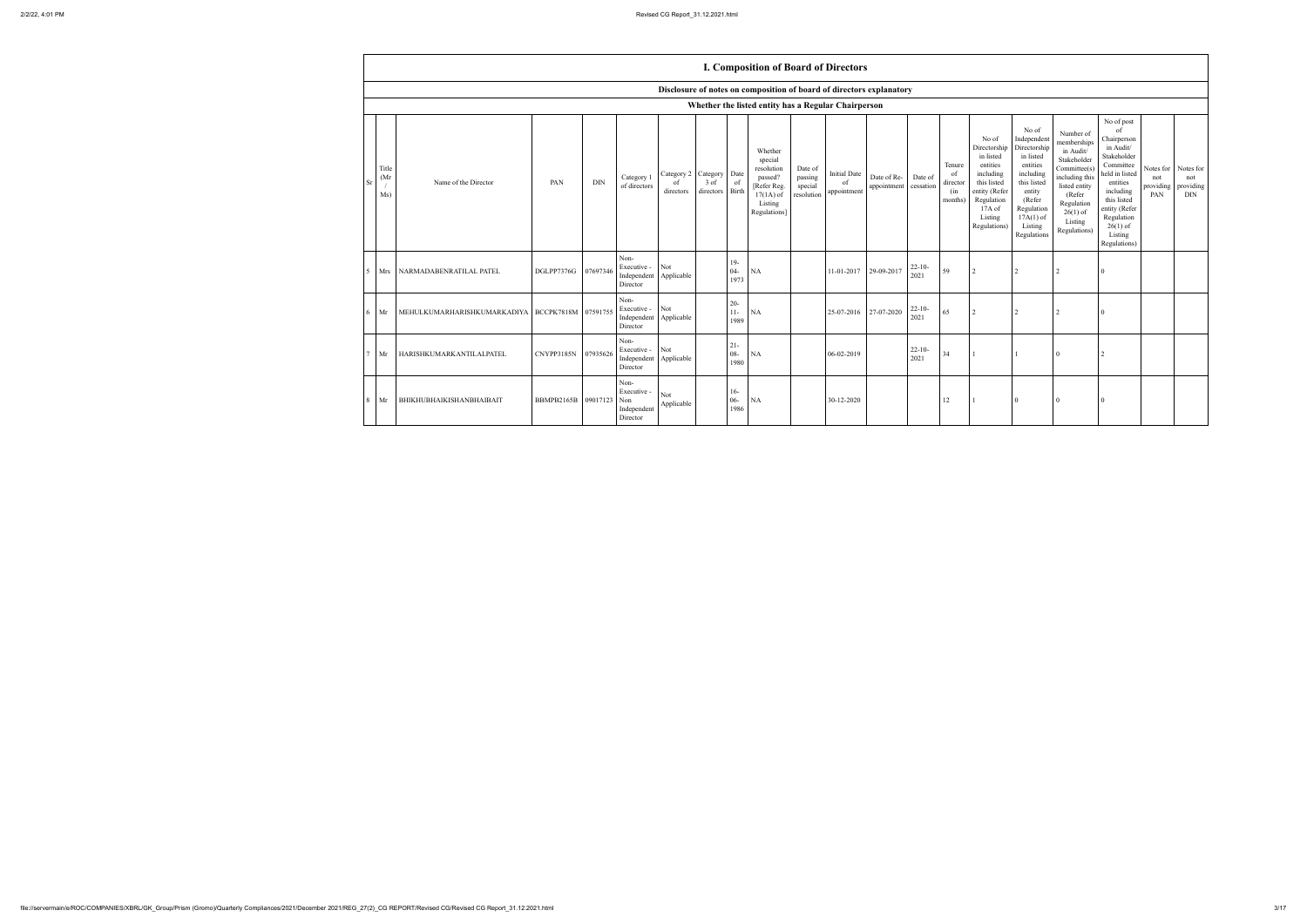|    |                     |                                                 |     |            |                               |                                         |                     |                          | <b>I. Composition of Board of Directors</b>                                                          |                                             |                                          |                            |                      |                                             |                                                                                                                                                  |                                                                                                                                                                      |                                                                                                                                                                         |                                                                                                                                                                                                            |                                      |                                             |
|----|---------------------|-------------------------------------------------|-----|------------|-------------------------------|-----------------------------------------|---------------------|--------------------------|------------------------------------------------------------------------------------------------------|---------------------------------------------|------------------------------------------|----------------------------|----------------------|---------------------------------------------|--------------------------------------------------------------------------------------------------------------------------------------------------|----------------------------------------------------------------------------------------------------------------------------------------------------------------------|-------------------------------------------------------------------------------------------------------------------------------------------------------------------------|------------------------------------------------------------------------------------------------------------------------------------------------------------------------------------------------------------|--------------------------------------|---------------------------------------------|
|    |                     |                                                 |     |            |                               |                                         |                     |                          | Disclosure of notes on composition of board of directors explanatory                                 |                                             |                                          |                            |                      |                                             |                                                                                                                                                  |                                                                                                                                                                      |                                                                                                                                                                         |                                                                                                                                                                                                            |                                      |                                             |
|    |                     |                                                 |     |            |                               |                                         |                     |                          | Whether the listed entity has a Regular Chairperson                                                  |                                             |                                          |                            |                      |                                             |                                                                                                                                                  |                                                                                                                                                                      |                                                                                                                                                                         |                                                                                                                                                                                                            |                                      |                                             |
| Sr | Title<br>(Mr<br>Ms) | Name of the Director                            | PAN | <b>DIN</b> | Category<br>1 of<br>directors | Category 2 Category<br>-ot<br>directors | $3$ of<br>directors | Date<br>- of<br>Birth    | Whether<br>special<br>resolution<br>passed?<br>[Refer Reg.<br>$17(1A)$ of<br>Listing<br>Regulations] | Date of<br>passing<br>special<br>resolution | <b>Initial Date</b><br>of<br>appointment | Date of Re-<br>appointment | Date of<br>cessation | Tenure<br>-of<br>director<br>(in<br>months) | No of<br>Directorship<br>in listed<br>entities<br>including<br>this listed<br>entity (Refer<br>Regulation<br>$17A$ of<br>Listing<br>Regulations) | No of<br>Independent<br>Directorship<br>in listed<br>entities<br>including<br>this listed<br>entity<br>(Refer<br>Regulation<br>$17A(1)$ of<br>Listing<br>Regulations | Number of<br>memberships<br>in Audit/<br>Stakeholder<br>Commitee(s)<br>including this<br>listed entity<br>(Refer<br>Regulation<br>$26(1)$ of<br>Listing<br>Regulations) | No of post<br>of<br>Chairperson<br>in Audit/<br>Stakeholder<br>Committee<br>held in listed<br>entities<br>including<br>this listed<br>entity (Refer<br>Regulation<br>$26(1)$ of<br>Listing<br>Regulations) | Notes for<br>not<br>providing<br>PAN | Notes for<br>not<br>providing<br><b>DIN</b> |
|    | Mr                  | RAVINDRABHASKARDESHMUKH   AFVPD1041E   00290973 |     |            | Executive Not<br>Director     | Applicable                              |                     | $06 -$<br>$06 -$<br>1954 | <b>NA</b>                                                                                            |                                             | 11-02-2021                               |                            |                      | 10                                          |                                                                                                                                                  |                                                                                                                                                                      |                                                                                                                                                                         |                                                                                                                                                                                                            |                                      |                                             |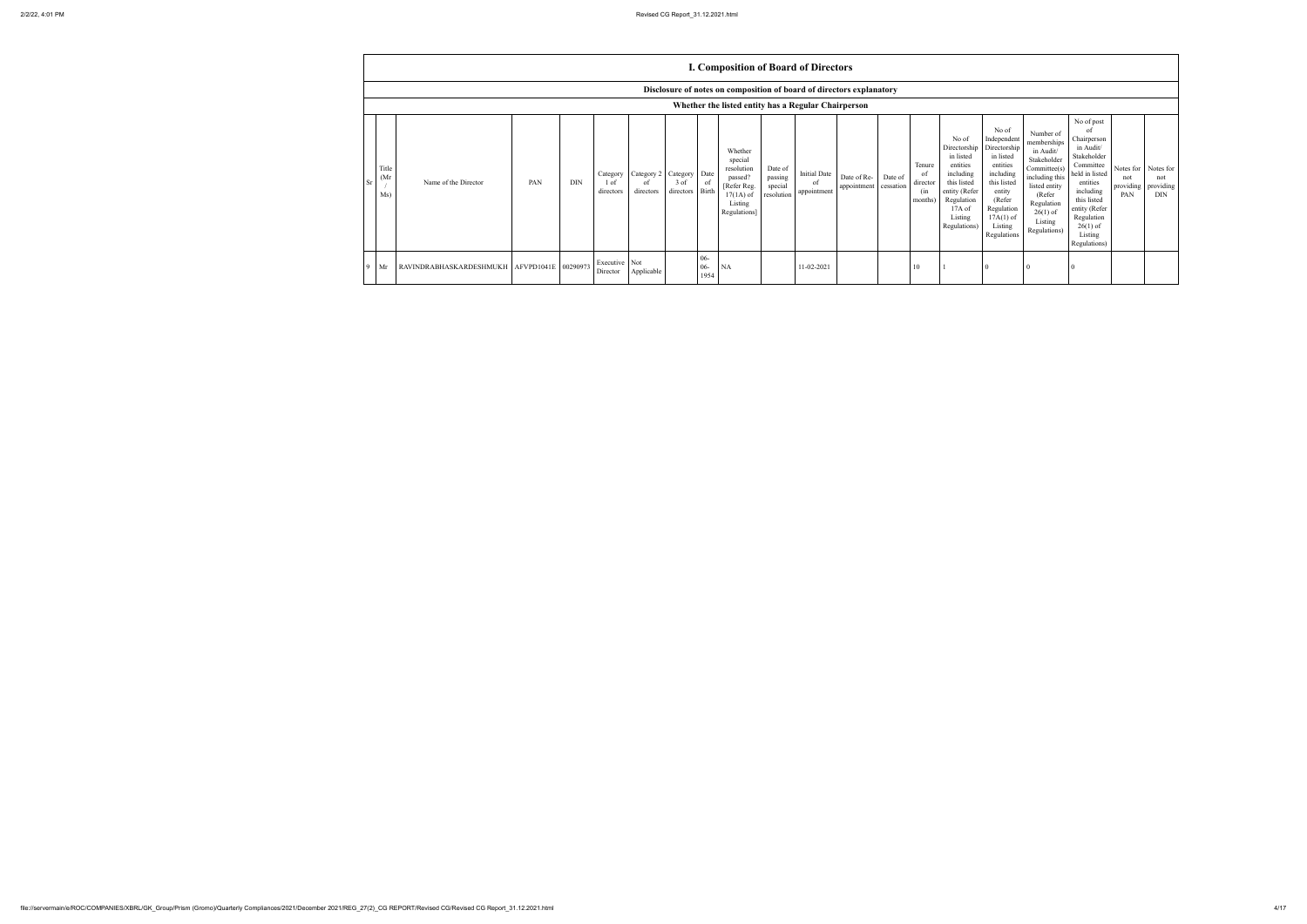|           | <b>Audit Committee Details</b> |                           |                                                       |                            |                        |                      |         |
|-----------|--------------------------------|---------------------------|-------------------------------------------------------|----------------------------|------------------------|----------------------|---------|
|           |                                |                           | Whether the Audit Committee has a Regular Chairperson |                            | Yes                    |                      |         |
| <b>Sr</b> | <b>DIN</b><br>Number           | Name of Committee members | Category 1 of directors                               | Category 2 of<br>directors | Date of<br>Appointment | Date of<br>Cessation | Remarks |
|           | 09053821                       | <b>KETAN VYAS</b>         | Non-Executive -<br><b>Independent Director</b>        | Chairperson                | 22-10-2021             |                      |         |
| 2         | 08467476                       | ANKITA HASMUKHDAS SETHI   | Non-Executive -<br><b>Independent Director</b>        | Member                     | 22-10-2021             |                      |         |
| 3         | 06936684                       | TEJAS VINODRAI HINGU      | <b>Executive Director</b>                             | Member                     | 16-05-2018             |                      |         |
| 4         | 07935626                       | HARISHKUMARKANTILALPATEL  | Non-Executive -<br><b>Independent Director</b>        | Chairperson                | 06-02-2019             | 22-10-2021           |         |
| 5         | 07697346                       | NARMADABENRATILAL PATEL   | Non-Executive -<br>Independent Director               | Member                     | $11 - 01 - 2017$       | 22-10-2021           |         |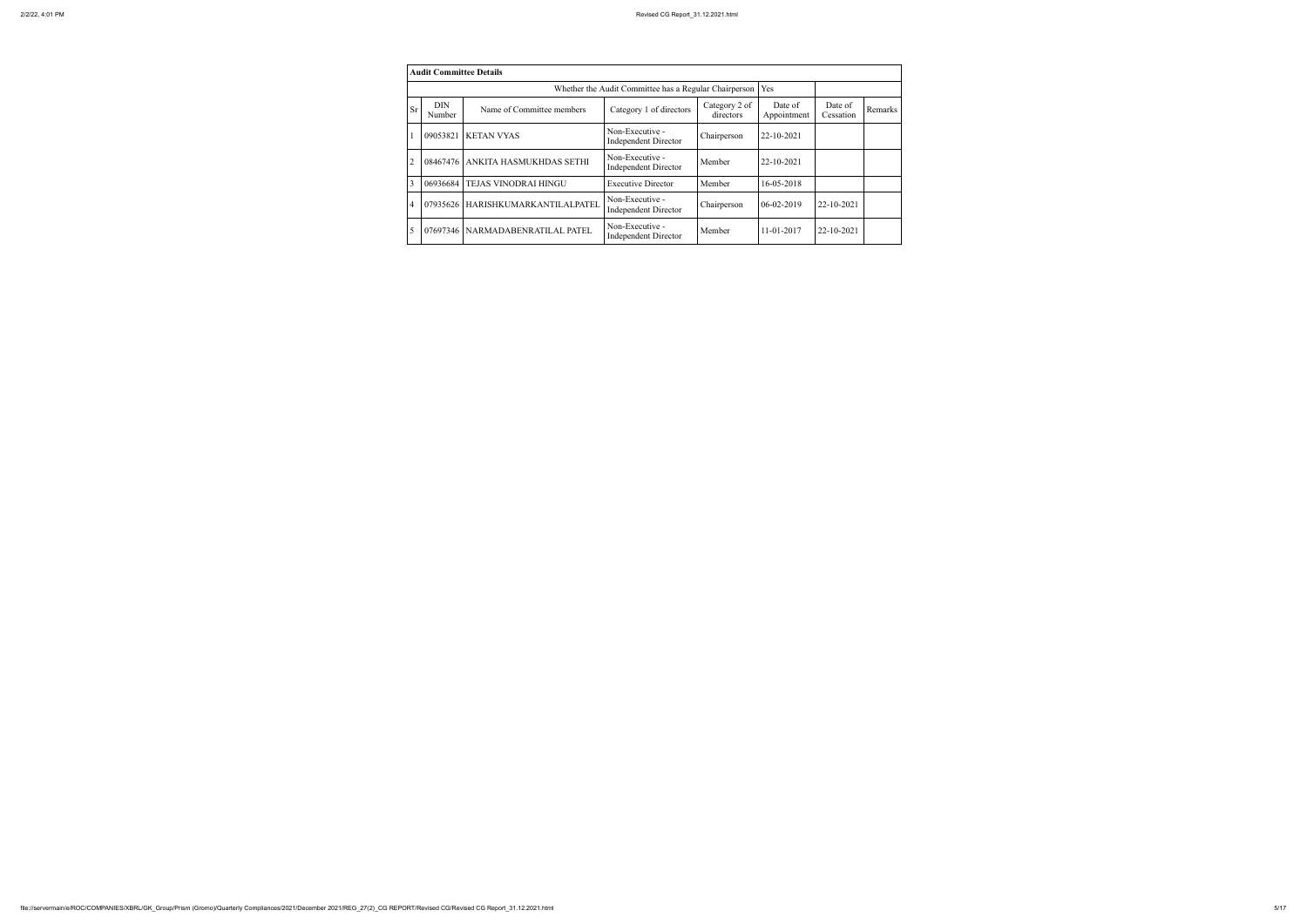|                | <b>Nomination and remuneration committee</b> |                                                                             |                                            |                            |                        |                      |         |  |  |  |  |  |  |
|----------------|----------------------------------------------|-----------------------------------------------------------------------------|--------------------------------------------|----------------------------|------------------------|----------------------|---------|--|--|--|--|--|--|
|                |                                              | Whether the Nomination and remuneration committee has a Regular Chairperson |                                            |                            | Yes                    |                      |         |  |  |  |  |  |  |
| <b>Sr</b>      | <b>DIN</b><br>Number                         | Name of Committee members                                                   | Category 1 of<br>directors                 | Category 2 of<br>directors | Date of<br>Appointment | Date of<br>Cessation | Remarks |  |  |  |  |  |  |
|                | 09053821                                     | <b>KETAN VYAS</b>                                                           | Non-Executive -<br>Independent<br>Director | Chairperson                | 22-10-2021             |                      |         |  |  |  |  |  |  |
| $\overline{2}$ |                                              | 08467476   ANKITA HASMUKHDAS SETHI                                          | Non-Executive -<br>Independent<br>Director | Member                     | 22-10-2021             |                      |         |  |  |  |  |  |  |
| 3              |                                              | 06396817 SANDEEP KUMAR SAHU                                                 | Non-Executive -<br>Independent<br>Director | Member                     | 22-10-2021             |                      |         |  |  |  |  |  |  |
| 4              |                                              | 07935626   HARISHKUMARKANTILALPATEL                                         | Non-Executive -<br>Independent<br>Director | Chairperson                | 06-02-2019             | $22 - 10$<br>2021    |         |  |  |  |  |  |  |
| 5              |                                              | 07697346   NARMADABENRATILAL PATEL                                          | Non-Executive -<br>Independent<br>Director | Member                     | 11-01-2017             | $22 - 10 -$<br>2021  |         |  |  |  |  |  |  |
| 6              | 07591755                                     | MEHULKUMARHARISHKUMARKADIYA                                                 | Non-Executive -<br>Independent<br>Director | Member                     | 25-07-2016             | $22 - 10$<br>2021    |         |  |  |  |  |  |  |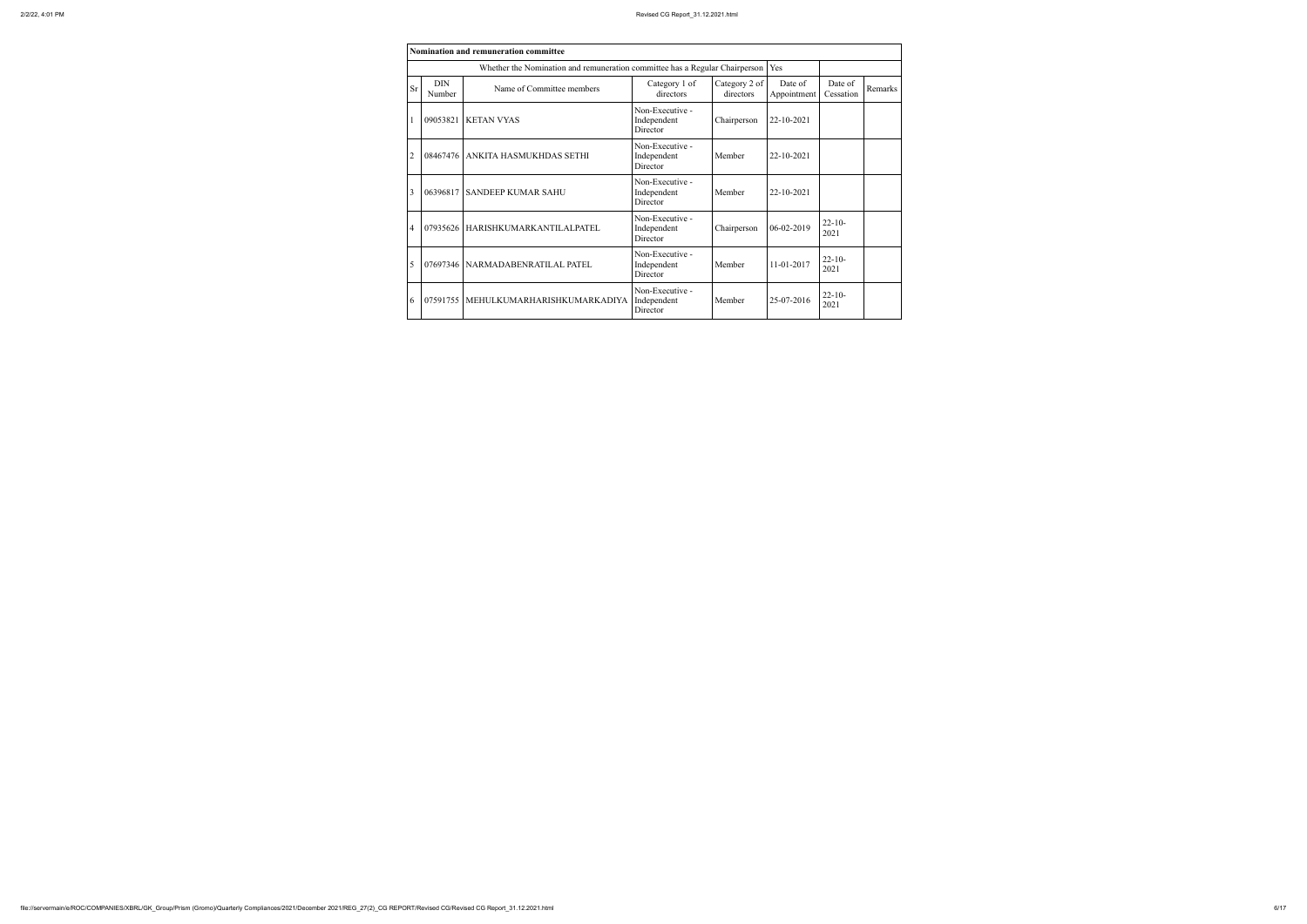|                |                      | <b>Stakeholders Relationship Committee</b>                                |                                                |                            |                        |                      |         |
|----------------|----------------------|---------------------------------------------------------------------------|------------------------------------------------|----------------------------|------------------------|----------------------|---------|
|                |                      | Whether the Stakeholders Relationship Committee has a Regular Chairperson |                                                |                            | Yes                    |                      |         |
| <b>Sr</b>      | <b>DIN</b><br>Number | Name of Committee members                                                 | Category 1 of directors                        | Category 2 of<br>directors | Date of<br>Appointment | Date of<br>Cessation | Remarks |
|                | 09053821             | <b>KETAN VYAS</b>                                                         | Non-Executive -<br><b>Independent Director</b> | Chairperson                | 22-10-2021             |                      |         |
| 2              | 08467476             | ANKITA HASMUKHDAS SETHI                                                   | Non-Executive -<br><b>Independent Director</b> | Member                     | 22-10-2021             |                      |         |
| 3              | 06936684             | TEJAS VINODRAI HINGU                                                      | <b>Executive Director</b>                      | Member                     | 16-05-2018             |                      |         |
| $\overline{4}$ | 07935626             | HARISHKUMARKANTILALPATEL                                                  | Non-Executive -<br><b>Independent Director</b> | Chairperson                | $06-02-2019$           | 22-10-2021           |         |
| 5              | 07697346             | NARMADABENRATILAL PATEL                                                   | Non-Executive -<br><b>Independent Director</b> | Member                     | 11-01-2017             | 22-10-2021           |         |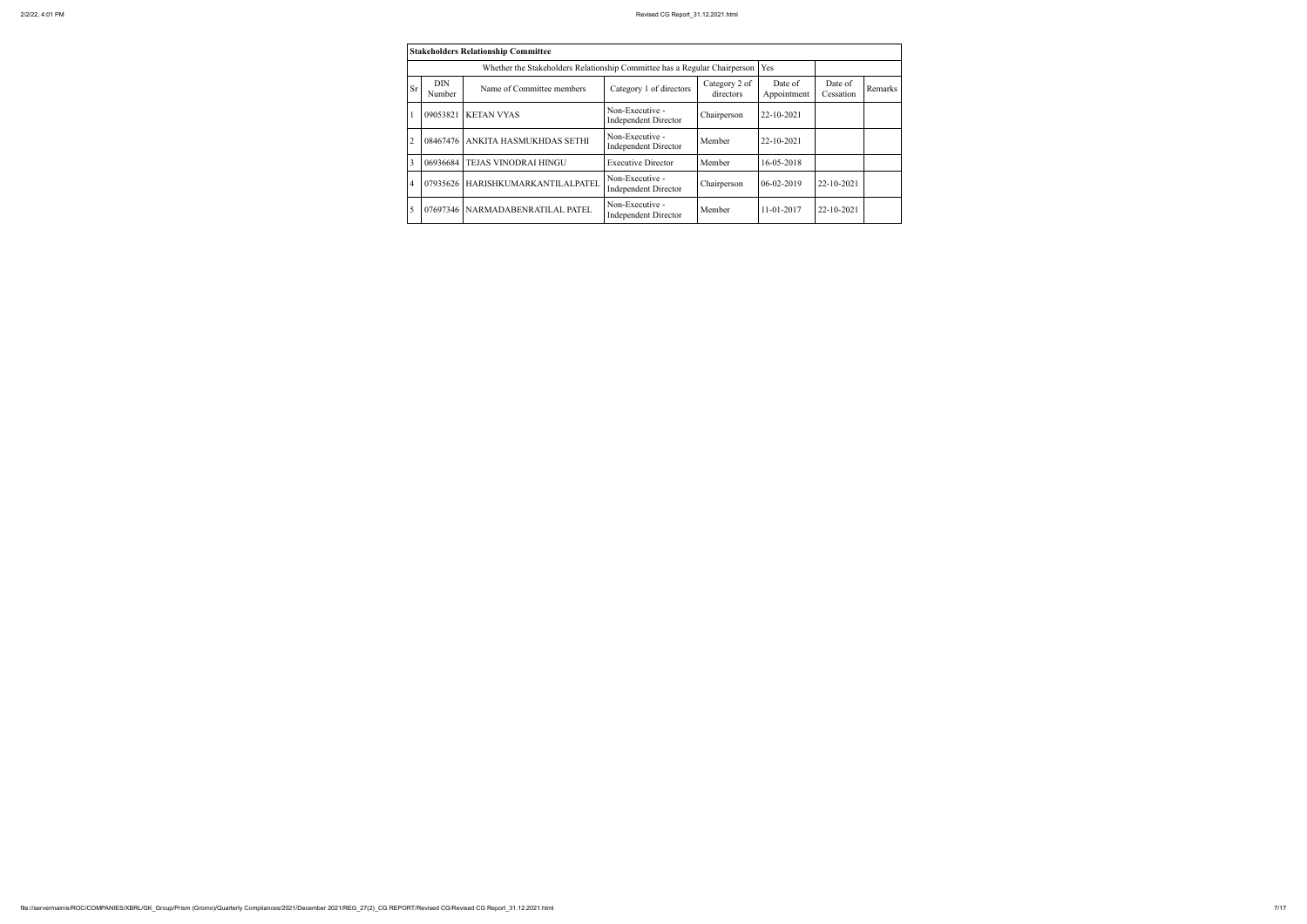|           | <b>Risk Management Committee</b> |                                                                 |                            |                            |                        |                      |         |  |  |  |  |  |  |
|-----------|----------------------------------|-----------------------------------------------------------------|----------------------------|----------------------------|------------------------|----------------------|---------|--|--|--|--|--|--|
|           |                                  | Whether the Risk Management Committee has a Regular Chairperson |                            |                            |                        |                      |         |  |  |  |  |  |  |
| <b>Sr</b> | DIN<br>Number                    | Name of Committee<br>members                                    | Category 1 of<br>directors | Category 2 of<br>directors | Date of<br>Appointment | Date of<br>Cessation | Remarks |  |  |  |  |  |  |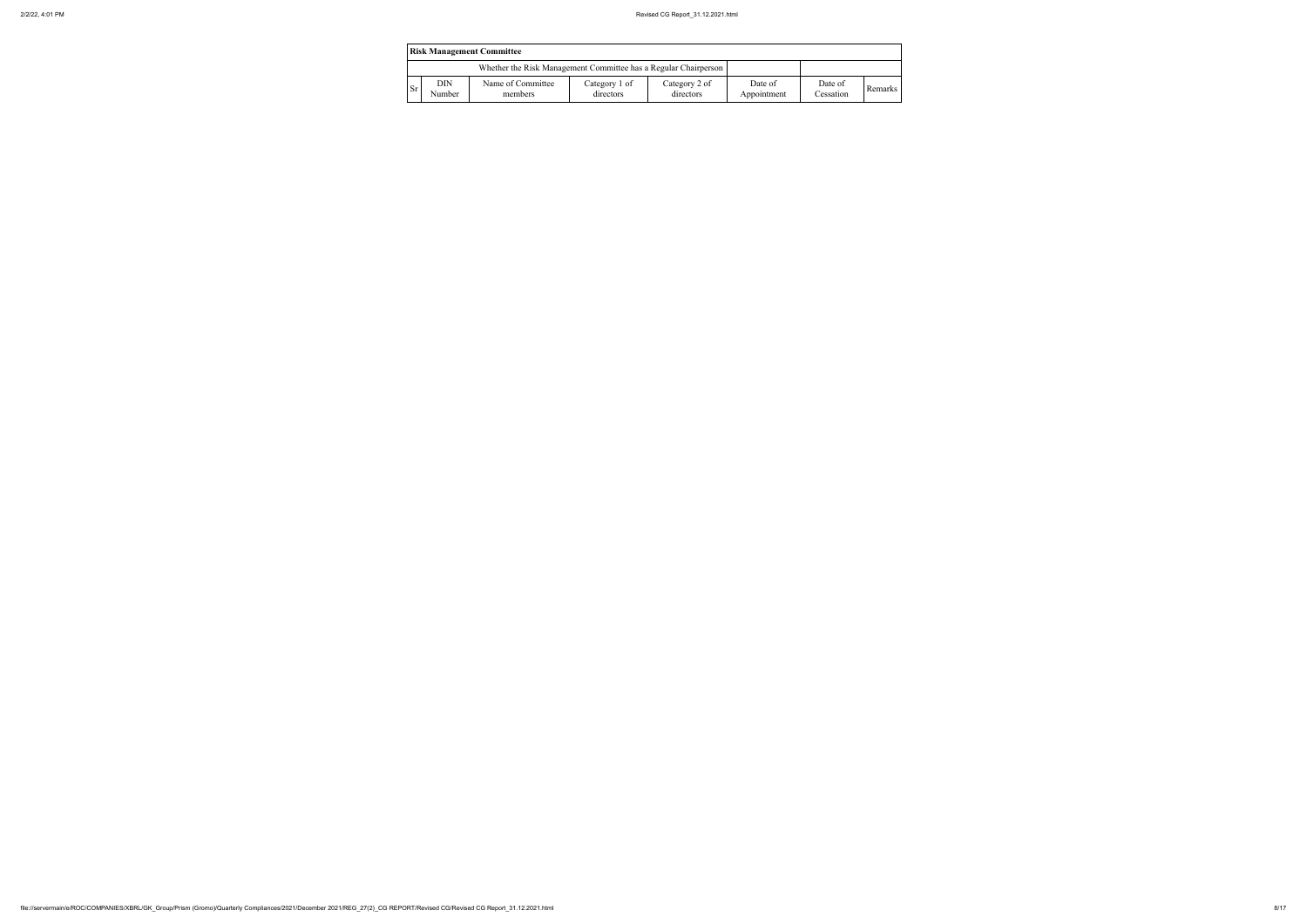|           | <b>Corporate Social Responsibility Committee</b> |                                                                                 |                            |                            |                        |                      |         |  |  |  |  |  |  |
|-----------|--------------------------------------------------|---------------------------------------------------------------------------------|----------------------------|----------------------------|------------------------|----------------------|---------|--|--|--|--|--|--|
|           |                                                  | Whether the Corporate Social Responsibility Committee has a Regular Chairperson |                            |                            |                        |                      |         |  |  |  |  |  |  |
| <b>Sr</b> | DIN<br>Number                                    | Name of Committee<br>members                                                    | Category 1 of<br>directors | Category 2 of<br>directors | Date of<br>Appointment | Date of<br>Cessation | Remarks |  |  |  |  |  |  |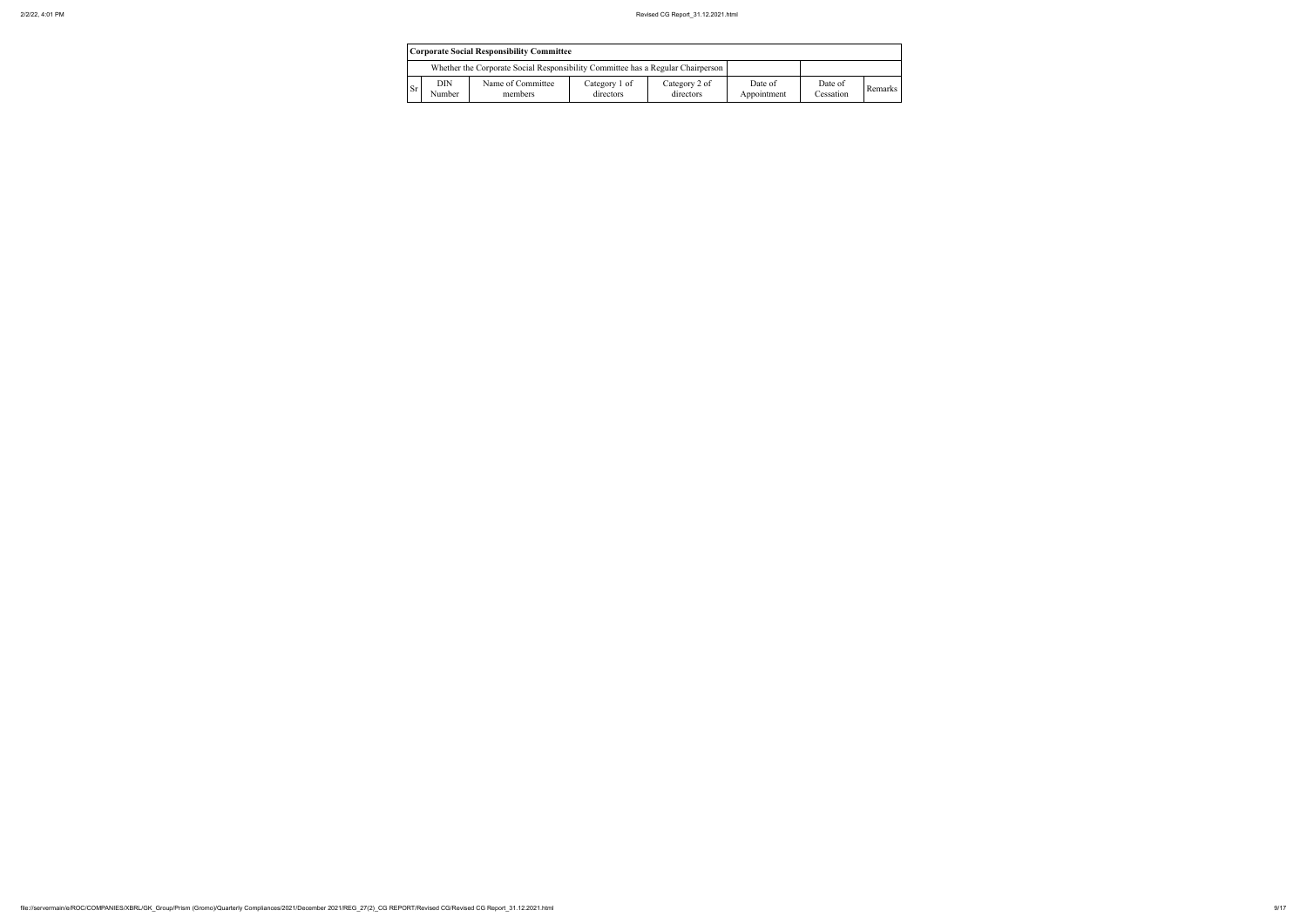# **Other Committee** Sr DIN Number Name of Committee members Name of other committee Category 1 of directors Category 2 of directors Remarks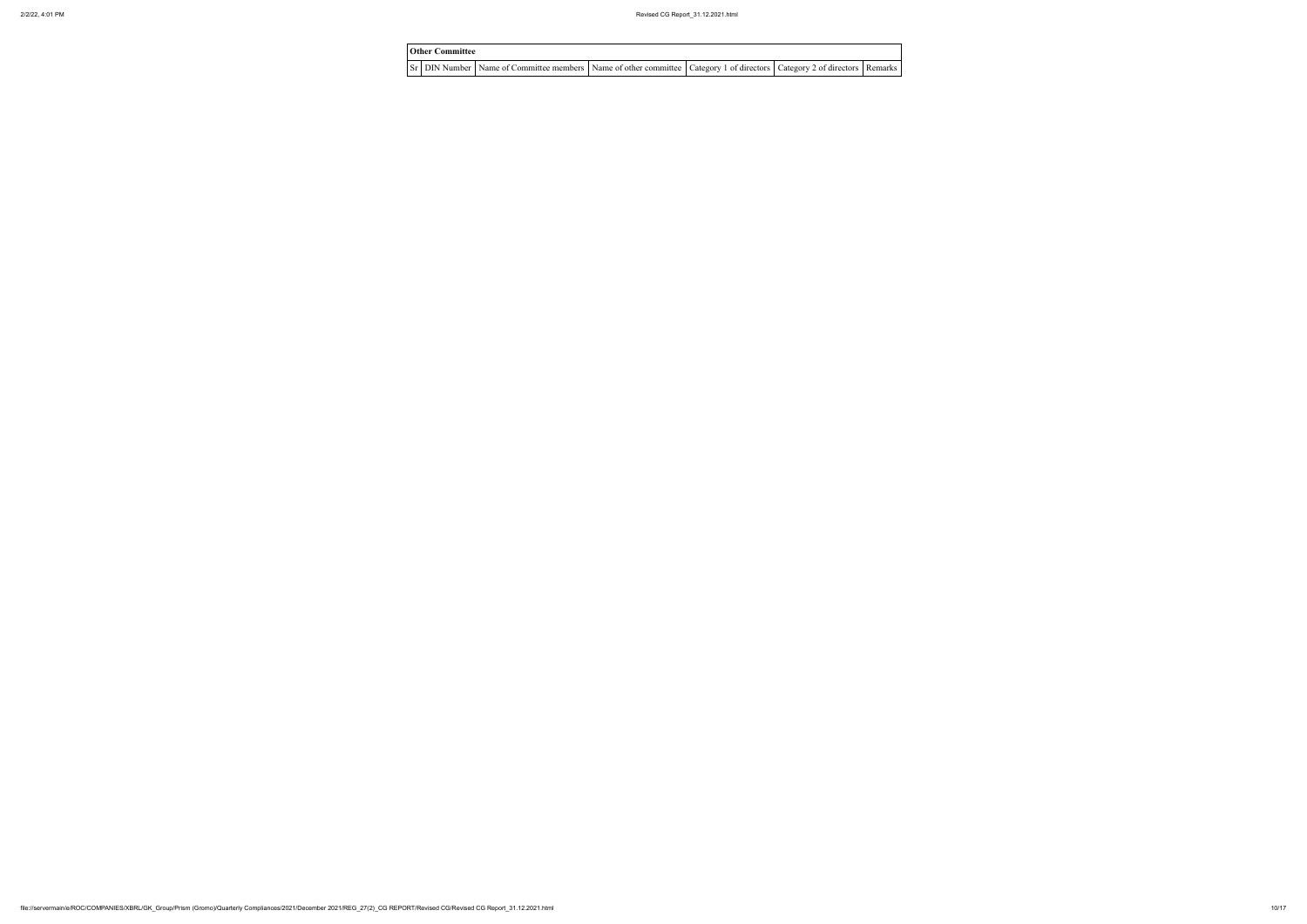|                |                                                                |                                                                     |                                                                      | <b>Annexure 1</b>                     |                                                     |                                                                                      |                                                                 |
|----------------|----------------------------------------------------------------|---------------------------------------------------------------------|----------------------------------------------------------------------|---------------------------------------|-----------------------------------------------------|--------------------------------------------------------------------------------------|-----------------------------------------------------------------|
|                | <b>Annexure 1</b>                                              |                                                                     |                                                                      |                                       |                                                     |                                                                                      |                                                                 |
|                | <b>III. Meeting of Board of Directors</b>                      |                                                                     |                                                                      |                                       |                                                     |                                                                                      |                                                                 |
|                |                                                                | Disclosure of notes on meeting of<br>board of directors explanatory |                                                                      |                                       |                                                     |                                                                                      |                                                                 |
| <b>Sr</b>      | $Date(s)$ of<br>meeting (if any)<br>in the previous<br>quarter | Date(s) of<br>meeting (if any)<br>in the current<br>quarter         | Maximum gap<br>between any two<br>consecutive (in<br>number of days) | Notes for<br>not<br>providing<br>Date | Whether<br>requirement of<br>Quorum met<br>(Yes/No) | Number of Directors<br>present* (All directors<br>including Independent<br>Director) | No. of<br>Independent<br>Directors<br>attending the<br>meeting* |
|                | 12-08-2021                                                     |                                                                     |                                                                      |                                       | Yes                                                 | 6                                                                                    | 3                                                               |
| $\overline{2}$ | 04-09-2021                                                     |                                                                     | 22                                                                   |                                       | Yes                                                 | 6                                                                                    | 3                                                               |
| 3              |                                                                | 08-10-2021                                                          | 33                                                                   |                                       | Yes                                                 | 6                                                                                    | 3                                                               |
| $\overline{4}$ |                                                                | 22-10-2021                                                          | 13                                                                   |                                       | Yes                                                 | 6                                                                                    | 3                                                               |
| 5              |                                                                | 27-11-2021                                                          | 35                                                                   |                                       | Yes                                                 | 6                                                                                    | 3                                                               |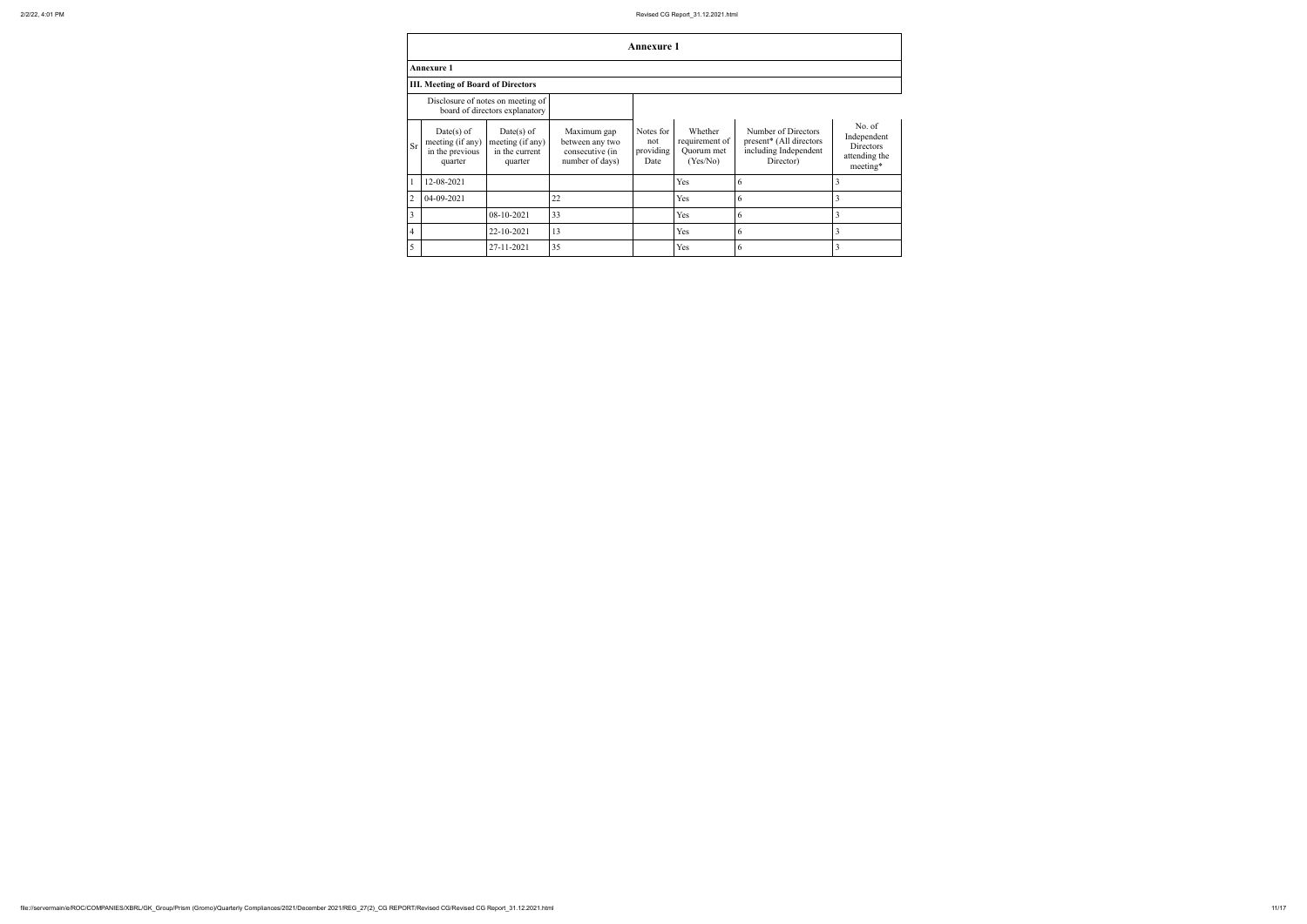|                | <b>Annexure 1</b>                                        |                                                                                                            |                                                                      |                               |                                       |                                                        |                                                                                            |                                                                    |
|----------------|----------------------------------------------------------|------------------------------------------------------------------------------------------------------------|----------------------------------------------------------------------|-------------------------------|---------------------------------------|--------------------------------------------------------|--------------------------------------------------------------------------------------------|--------------------------------------------------------------------|
|                | <b>IV. Meeting of Committees</b>                         |                                                                                                            |                                                                      |                               |                                       |                                                        |                                                                                            |                                                                    |
|                | Disclosure of notes on meeting of committees explanatory |                                                                                                            |                                                                      |                               |                                       |                                                        |                                                                                            |                                                                    |
| <b>Sr</b>      | Name of<br>Committee                                     | $Date(s)$ of meeting (Enter<br>dates of Previous quarter<br>and Current quarter in<br>chronological order) | Maximum gap<br>between any two<br>consecutive (in<br>number of days) | Name of<br>other<br>committee | Reson for<br>not<br>providing<br>date | Whether<br>requirement<br>of Quorum<br>met<br>(Yes/No) | Number of<br>Directors present*<br>(All directors<br>including<br>Independent<br>Director) | No. of<br>Independent<br>Directors<br>attending<br>the<br>meeting* |
|                | Audit<br>Committee                                       | 12-08-2021                                                                                                 |                                                                      |                               |                                       | Yes                                                    |                                                                                            |                                                                    |
| $\overline{2}$ | Audit<br>Committee                                       | 04-09-2021                                                                                                 | 22                                                                   |                               |                                       | Yes                                                    |                                                                                            | $\overline{2}$                                                     |
| $\overline{3}$ | Audit<br>Committee                                       | 22-10-2021                                                                                                 | 47                                                                   |                               |                                       | Yes                                                    | 3                                                                                          | $\overline{2}$                                                     |
| $\overline{4}$ | Nomination<br>and<br>remuneration<br>committee           | 04-09-2021                                                                                                 |                                                                      |                               |                                       | Yes                                                    | 3                                                                                          | 3                                                                  |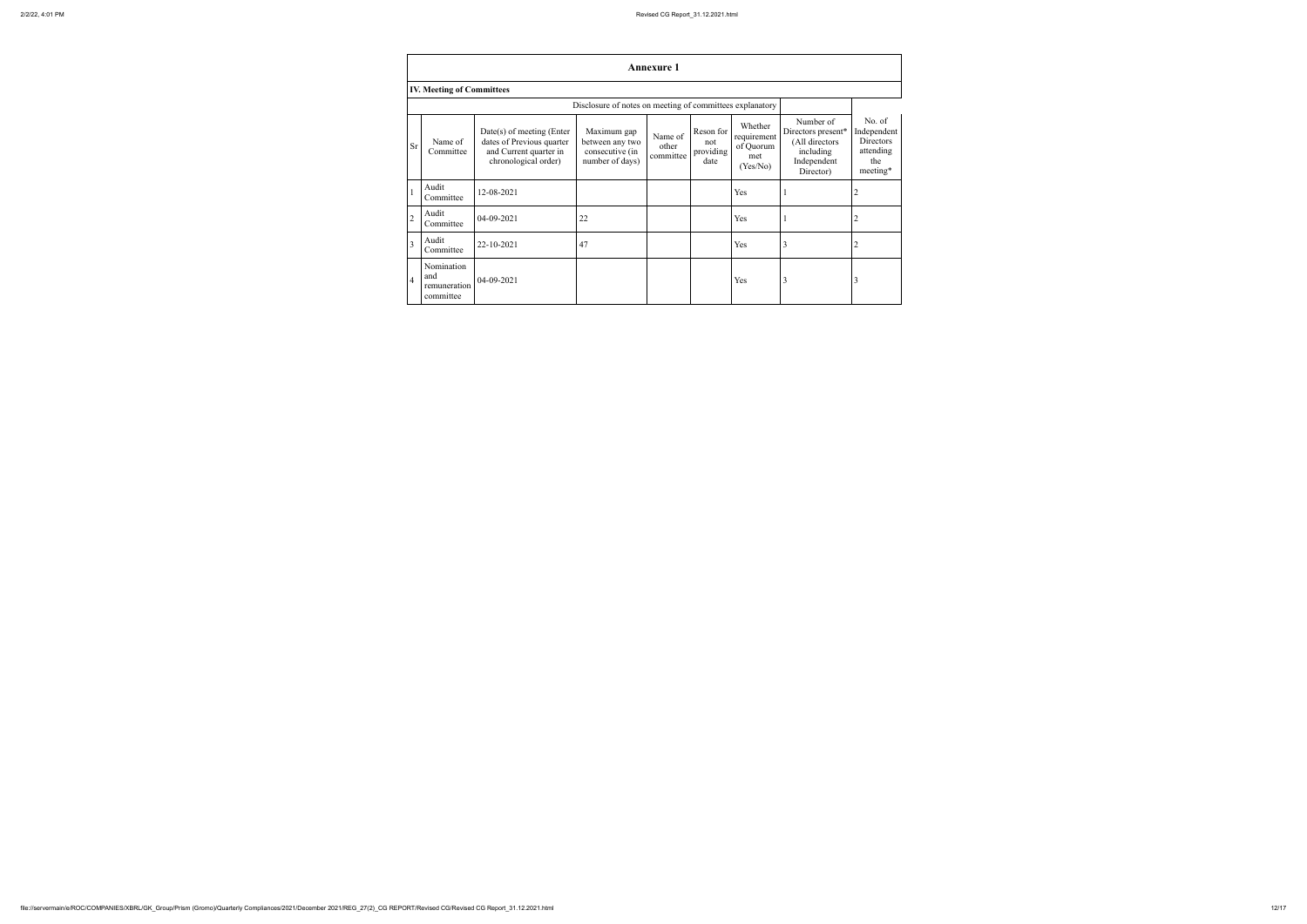## **Annexure 1 V. Related Party Transactions**  $\begin{array}{c|c}\n\text{Subject} & \text{Complex} \\
\hline\n\end{array}$  $\frac{(Yes/N)}{Yes}$ Whether prior approval of audit committee obtained<br>
Whether shareholder approval obtained for material RPT<br>
Yes Whether shareholder approval obtained for material RPT

3 Whether details of RPT entered into pursuant to omnibus approval Pres

| liance status<br>$\sqrt{6/NA}$ | If status is "No" details of non-<br>compliance may be given here. |
|--------------------------------|--------------------------------------------------------------------|
|                                |                                                                    |
|                                |                                                                    |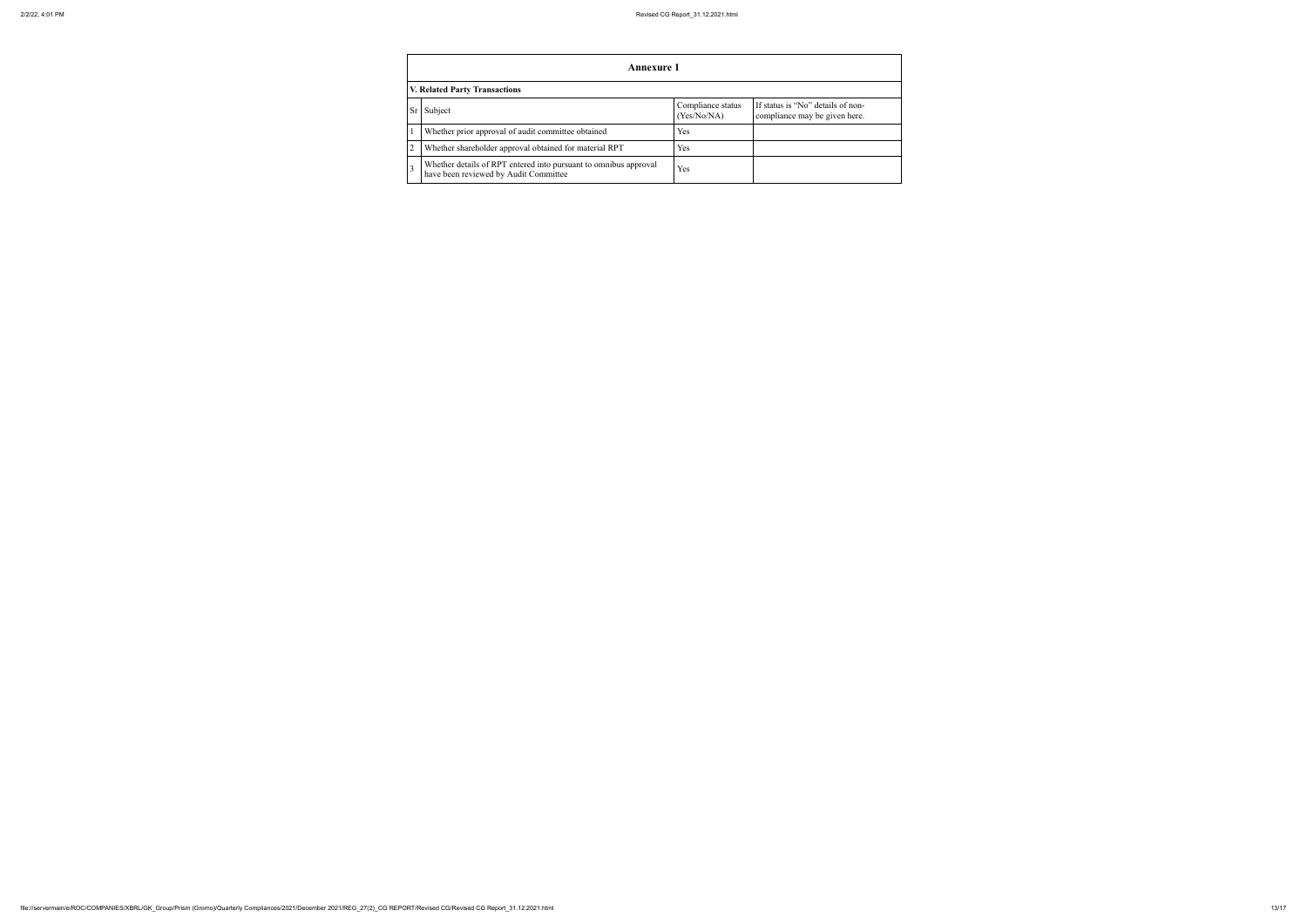|                         | <b>Annexure 1</b>                                                                                                                                                                                               |                         |  |  |
|-------------------------|-----------------------------------------------------------------------------------------------------------------------------------------------------------------------------------------------------------------|-------------------------|--|--|
| <b>VI. Affirmations</b> |                                                                                                                                                                                                                 |                         |  |  |
|                         | Sr Subject                                                                                                                                                                                                      | Co <sub>1</sub><br>stat |  |  |
|                         | The composition of Board of Directors is in terms of SEBI (Listing obligations and disclosure requirements)<br>Regulations, 2015                                                                                | Yes                     |  |  |
| $\overline{2}$          | The composition of the following committees is in terms of SEBI(Listing obligations and disclosure requirements)<br>Regulations, 2015 a. Audit Committee                                                        | Yes                     |  |  |
| 3                       | The composition of the following committees is in terms of SEBI(Listing obligations and disclosure requirements)<br>Regulations, 2015. b. Nomination & remuneration committee                                   | Yes                     |  |  |
| 4                       | The composition of the following committees is in terms of SEBI(Listing obligations and disclosure requirements)<br>Regulations, 2015. c. Stakeholders relationship committee                                   | Yes                     |  |  |
| 5                       | The composition of the following committees is in terms of SEBI(Listing obligations and disclosure requirements)<br>Regulations, 2015. d. Risk management committee (applicable to the top 500 listed entities) | <b>NA</b>               |  |  |
| 6                       | The committee members have been made aware of their powers, role and responsibilities as specified in SEBI<br>(Listing obligations and disclosure requirements) Regulations, 2015.                              | Yes                     |  |  |
| $\overline{7}$          | The meetings of the board of directors and the above committees have been conducted in the manner as specified in<br>SEBI (Listing obligations and disclosure requirements) Regulations, 2015.                  | Yes                     |  |  |
| 8                       | This report and/or the report submitted in the previous quarter has been placed before Board of Directors.                                                                                                      | Yes                     |  |  |

|                                                         | Compliance<br>status (Yes/No) |
|---------------------------------------------------------|-------------------------------|
| and disclosure requirements)                            | Yes                           |
| gations and disclosure requirements)                    | Yes                           |
| gations and disclosure requirements)                    | Yes                           |
| gations and disclosure requirements)                    | Yes                           |
| gations and disclosure requirements)<br>isted entities) | NA                            |
| onsibilities as specified in SEBI                       | Yes                           |
| nducted in the manner as specified in                   | Yes                           |
| hefore Board of Directors                               | Yes                           |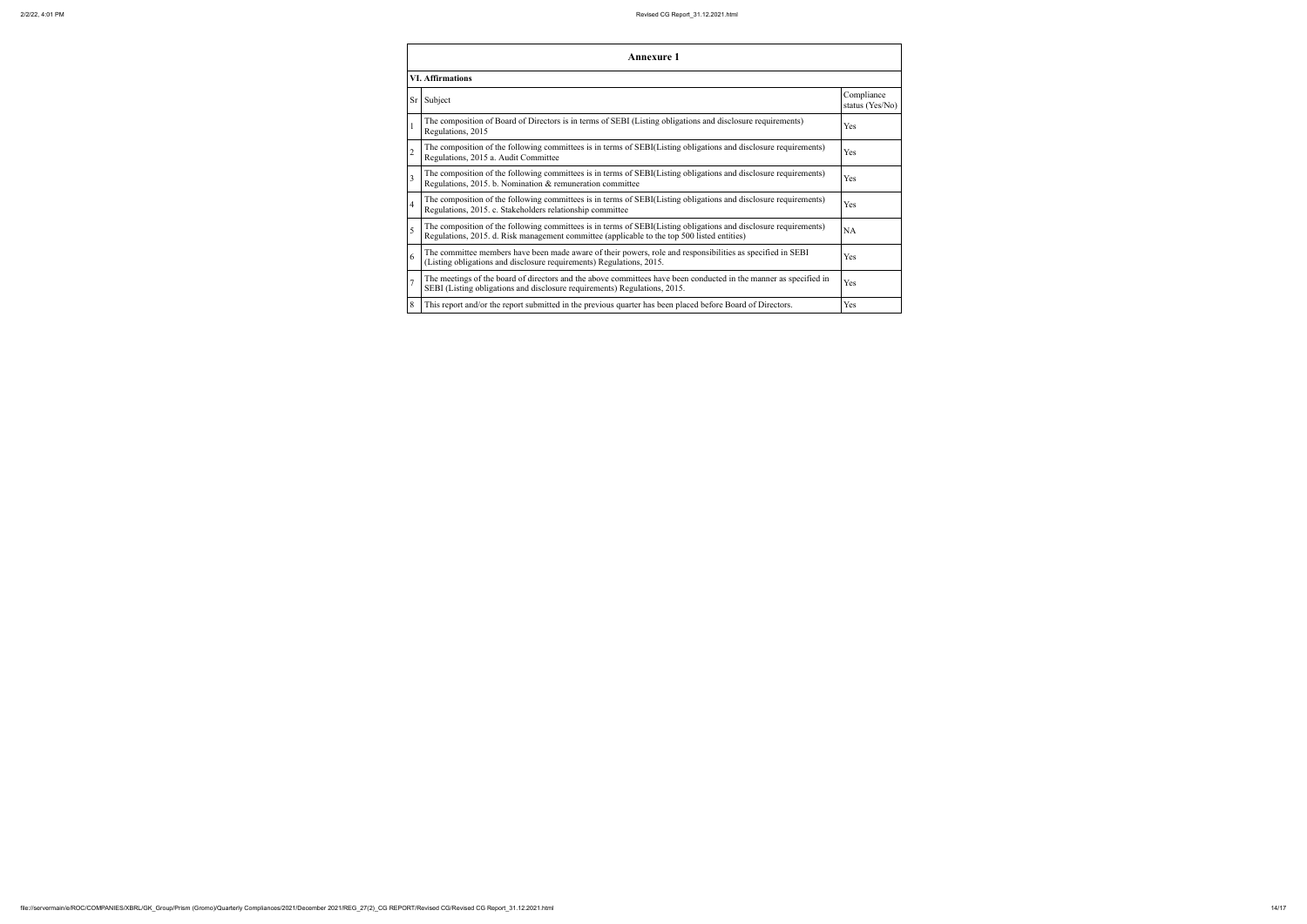|           |                   | <b>Annexure 1</b>        |  |  |
|-----------|-------------------|--------------------------|--|--|
| <b>Sr</b> | Subject           | Compliance status        |  |  |
|           | Name of signatory | <b>TEJAS HINGU</b>       |  |  |
|           | Designation       | <b>Managing Director</b> |  |  |

 $\Gamma$ 

| liance status |
|---------------|
| S HINGU       |
| ging Director |
|               |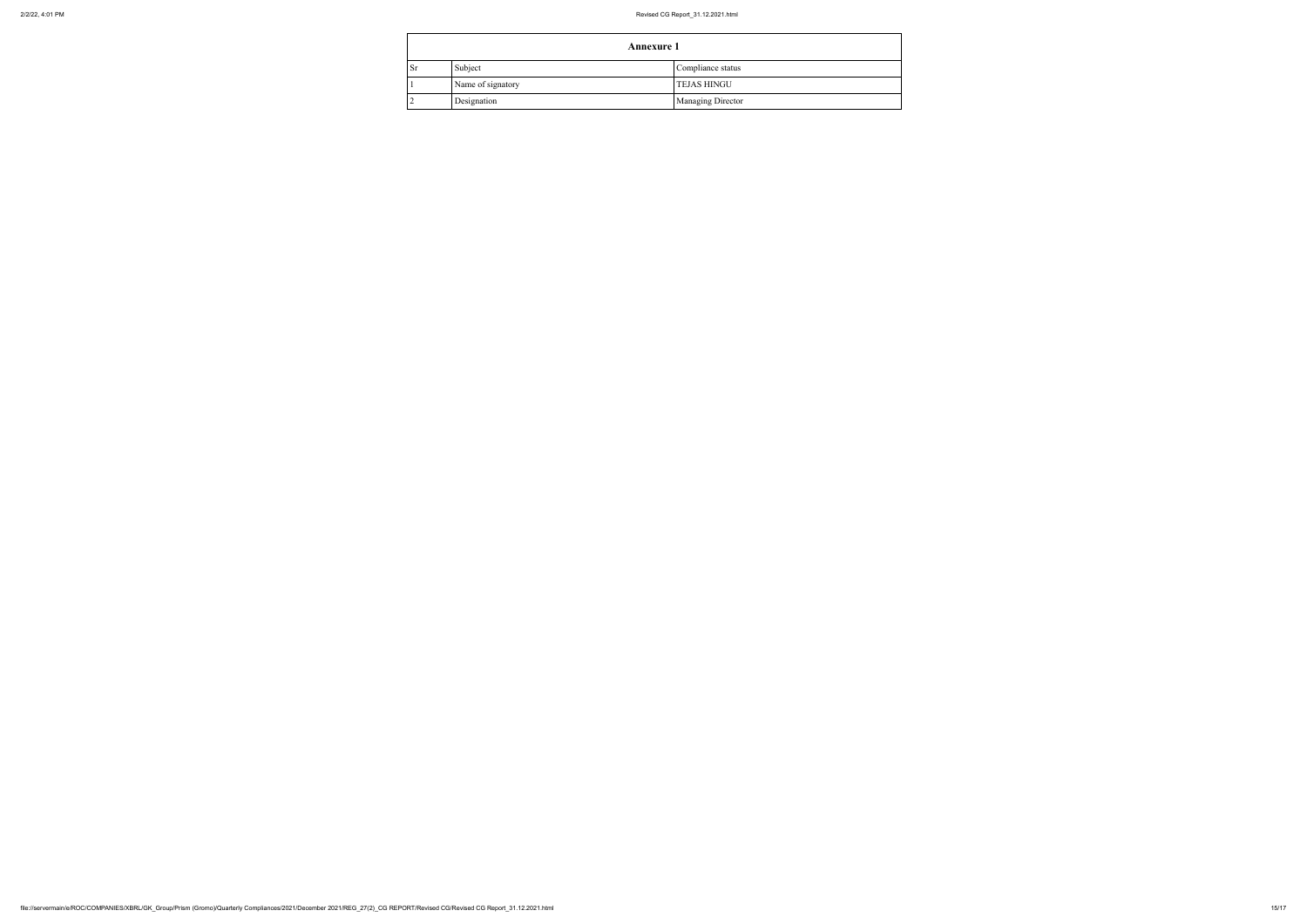| <b>Signatory Details</b> |                          |  |
|--------------------------|--------------------------|--|
| Name of signatory        | <b>TEJAS HINGU</b>       |  |
| Designation of person    | <b>Managing Director</b> |  |
| Place                    | <b>MUMBAI</b>            |  |
| Date                     | $01 - 02 - 2022$         |  |